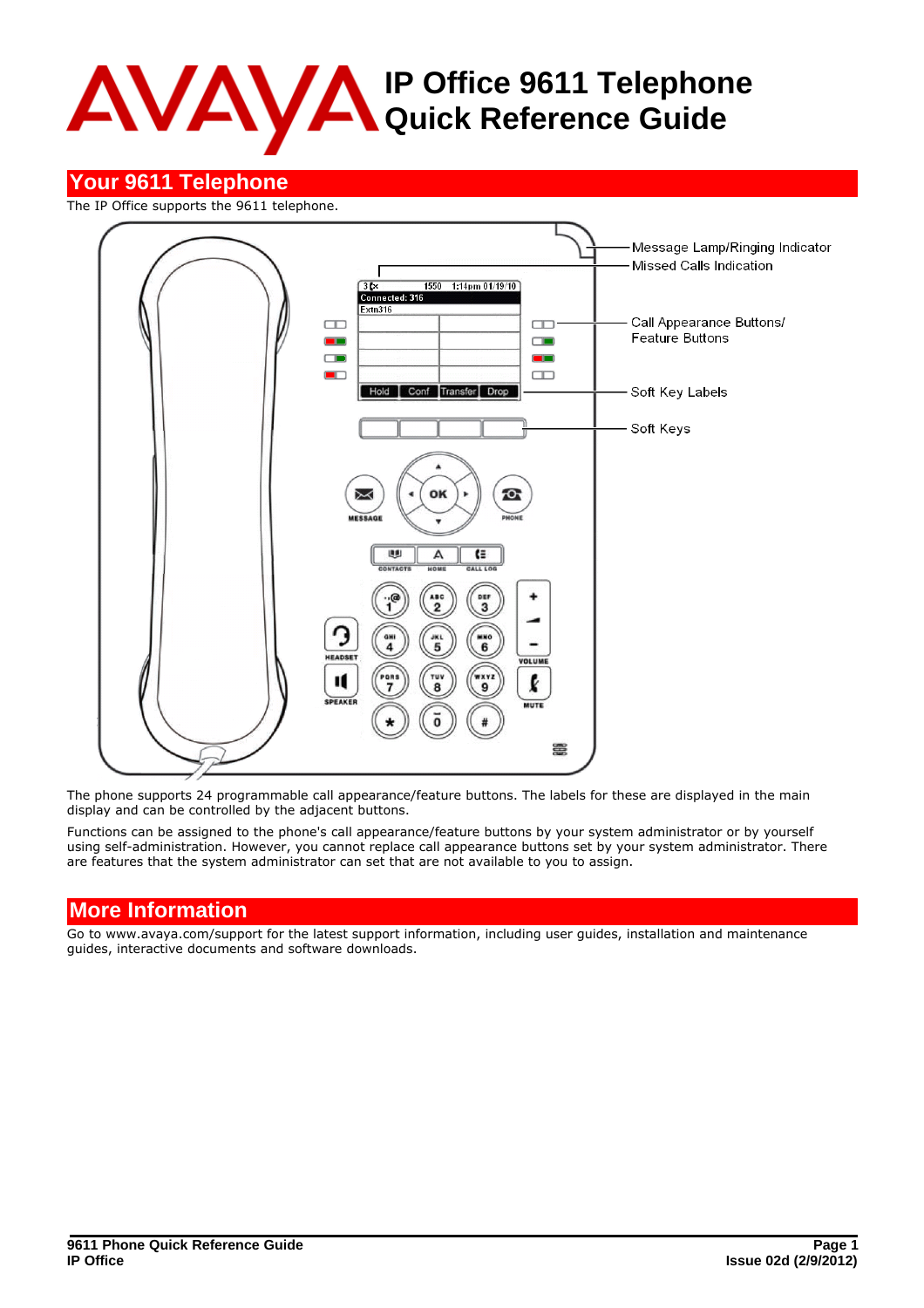# **Making Calls**

If you are not already on a call, just dial the number. The first available appearance button is used for the call. Alternatively, press another appearance button in order to hold your current call and to make a separate call.

# **Set a Callback**

If your call to an internal user is not answered, or if the status of the user is set to Do Not Disturb, you can press **CallBack** and end the call attempt. When the user ends their current or next call, or disables their DND status, the system calls you. When you answer, the system automatically makes another call attempt to the internal user.

## **Calling a Person from the Contacts List**

You can use any directory contact to make a call. You can also use the directory in any function where **Dir** is displayed.

- 1. Press the **CONTACTS** key. The directory menu is displayed.
- 2. Use the  $\blacktriangleleft$  left/right  $\blacktriangleright$  keys to select the type of directory entries you want to display; All, Personal (your own personal directory contacts), External, Users, and Groups.
- 3. Use the **A** up/down  $\Psi$  keys to scroll through the list. Alternatively, you can use the number keypad to enter the name for which you want to display matching entries. If you dial a name, press **Clear** to return to the full list.
- 4.To view more details of the highlighted name, press **Details**. To return to the directory, press **List**.
- 5.When the required entry is highlighted, press the **Call** button.

## **Redialling a Previous Number**

- 1. Press Redial. Use the *Lup/down*  $\blacktriangledown$  arrow keys to scroll through your 30 most recent outgoing calls.
- 2.Press **Call** to call the number displayed in the call record.

# **Answering Calls**

A slow flashing appearance button indicates an alerting call. This may also be accompanied by ringing and by the message lamp flashing. If you are currently not on a call:

- · To quiet the ringing, press **Ignore**. The call will continue alerting visually.
- · To redirect the call to your mailbox, press **To VM** if shown.
- · To answer the call using the handset, lift the handset.
- To answer the call handsfree, press the **II SPEAKER** key.
- · To answer the call on a headset, press the **HEADSET** key.

Once you have answered the call, you can switch between different talk modes:

- · To switch to using the handset, simply lift the handset.
- To switch to handsfree, press the **II SPEAKER** key. If you were using the handset you can now replace it.
- · To switch to headset mode, press the **HEADSET** key. If you were using the handset you can now replace it.
- · Pressing the call's appearance key or any other appearance key will put the call on hold.

## **Answering Another Call**

If you are already on a call, answering a new call automatically puts the existing call on hold.

- · To answer the call, press the appearance button.
- Alternatively, using the  $\triangle$  up/down  $\Psi$  keys, scroll the display to highlight the waiting call and select the action you want to apply; **Answer**, **To VM**, **Ignore** or **Drop**.

## **Diverting a Call to Voicemail**

You can transfer directly to your voicemail mailbox any call targeted at you.

- 1. If the call is not the currently highlighted call on the display, use the  $\triangle$  up/down  $\Psi$  keys to highlight it.
- 2.Press **To VM** to redirect the call to your mailbox.

# **Call Handling**

## **Adjusting the Call Volume**

You can adjust the volume of the incoming audio while you are on the call:

1.With the call connected, press the **VOLUME** key.

2.Use the **+** plus and **–** minus keys to adjust the volume.

**Note:** The volume for the device currently in use (handset, headset, or speaker) is adjusted separately.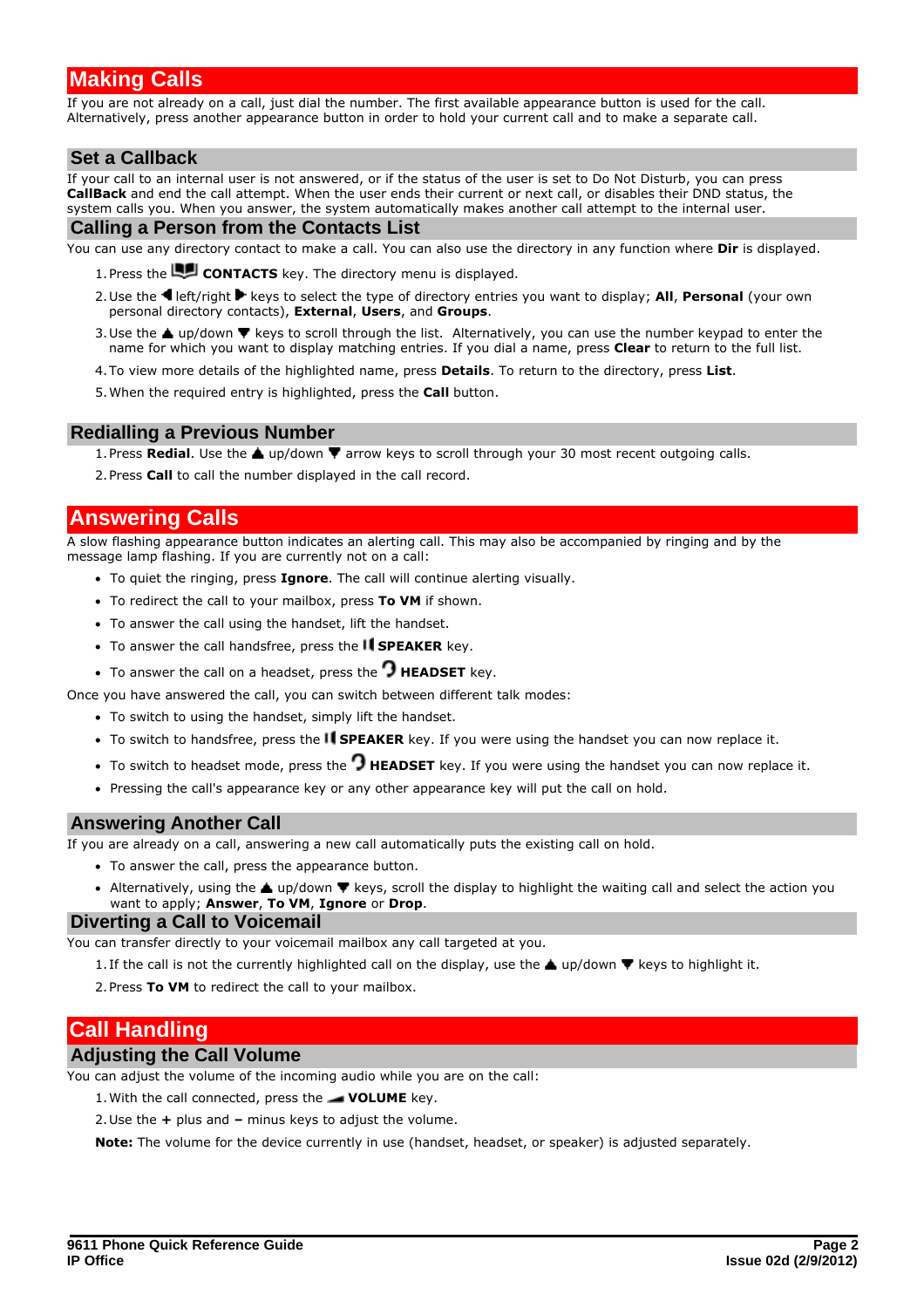# **Holding a Call**

1.To put your current call on hold, press the **Hold** soft key or the call's appearance button.

- 2.The held call will be indicated by its call appearance button with a fast-flashing green lamp. On phones with only a single call appearance button (or icon), the phone displays "On-Hold" before the call information on the call's application line.
- 3.While held, the caller will hear music on hold. If your system does not have music on hold available, the caller will hear double beep tones every few seconds.
- 4. You can scroll the display using the  $\triangle$  up and down  $\nabla$  arrow keys. The held call will appear with a  $\blacksquare$  icon.

## **Muting a Call**

Muting a call stops the far end from hearing you although you can still hear the far end. The mute setting remains active even if you switch between calls using the hold or appearance buttons. If you change how you are listening to the call, for example switching from the handset to the speaker, the mute setting is canceled.

1.To activate mute, press the **MUTE** key. The button will be lit while mute is active.

2.To switch mute off, press the **MUTE** key again.

## **Ending a Call**

- · The **Drop** button can be used to end the currently highlighted call.
- · If the call is on the phone's speaker, the **SPEAKER** key is lit. Pressing the key again will end the call.
- If the call is on the phone's headset, the **J HEADSET** key is lit. Pressing the key again will end the call.
- · If the call is on the phone's handset, replacing the handset will end the call.

# **Starting a Conference**

If you have a connected call and have held alternate calls, pressing **Conf** will start a conference with those held calls and the connected call.

Otherwise, to start a conference or to add another party to a conference:

- 
- 1.Press **Conf**. Your current call is put on hold.
- 2.Dial the party that you want to add to the conference.
- 3. If they answer and want to join the call, press **Conf** again.
- 4. If they do not want to join or do not answer, press **Drop** and then press the appearance key of the held call.

#### **Dropping/Muting Parties**

While in a conference, press the **Details** key. Scroll through the list of callers in the conference and:

- · To drop a caller from the conference, highlight them and press **Drop**.
- · To mute a caller, highlight them and press **Mute**. Repeat this to unmute them.
- · To return to the call display, press **Back**.

# **Transferring Calls**

You can transfer calls even if no call appearance buttons are available.

- 1.Press **Transfer**. The current call is put on hold.
- 2.Dial the number for the transfer. Alternatively, press **Dir** to select a destination from the directory, or press **Redial** if applicable.
	- · To complete a supervised transfer, press **Complete** after the call has been answered.
	- · To complete an unsupervised transfer, press **Complete** while the call is still ringing.
	- · If the transfer destination does not answer or does not want to accept the call, press **Cancel**.

## **Transferring Calls to Voicemail**

You can use the **Message** key to transfer a call to another user's or group's voicemail mailbox.

1.With a call connected, press the **Message** key. You can continue talking.

2.Dial the extension number of the user or group and press **Select**.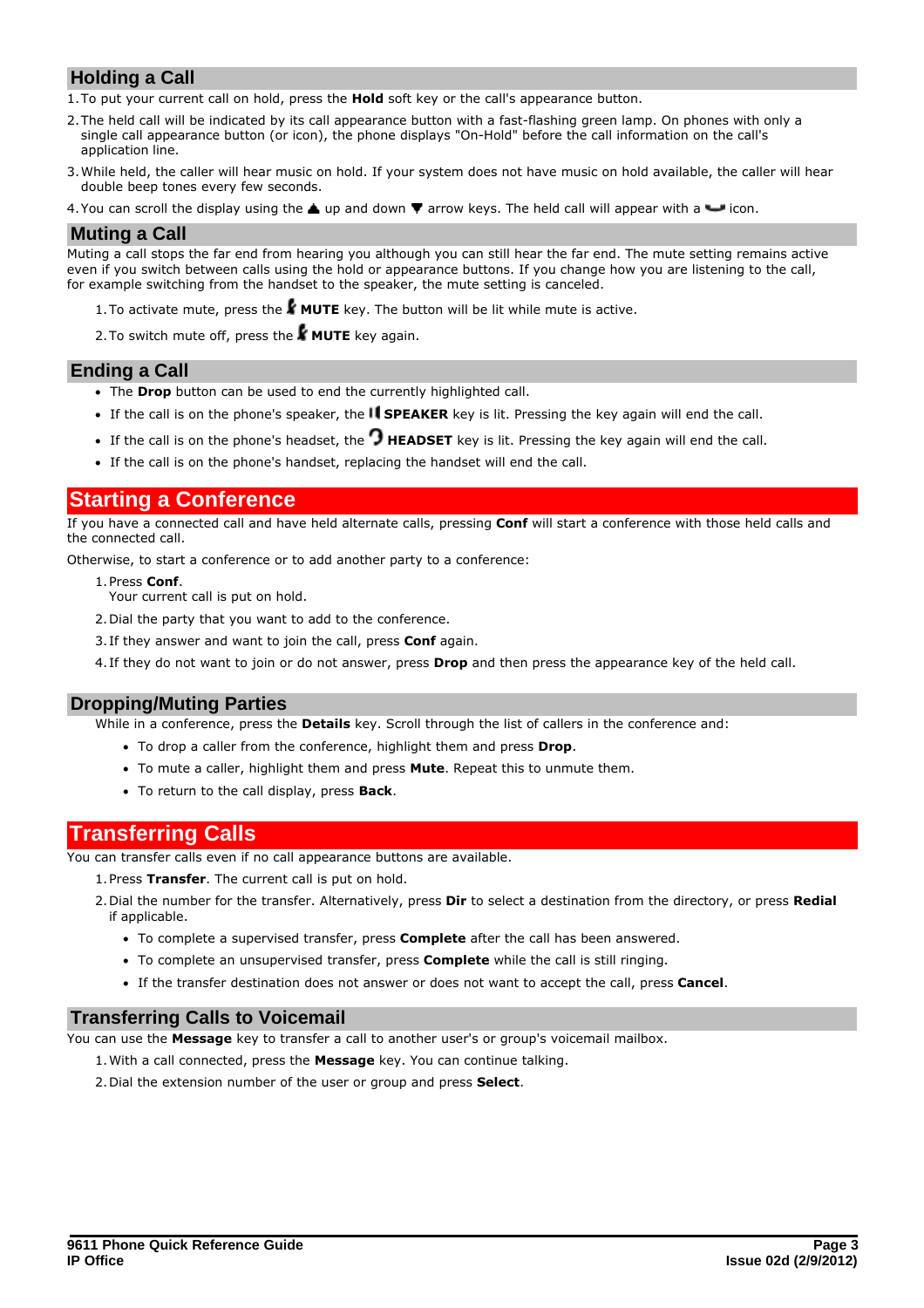# **Redirecting Calls**

# **Do Not Disturb**

When you select 'Do Not Disturb', your calls are redirected to voicemail if available or otherwise hear busy tone. Calls to any group of which you are a member are not presented to you. You can still use the phone to make outgoing calls. When you go off-hook you will hear broken dial tone.

- 1. Press **Features**. Use the ▲ up/down ▼ keys to highlight **Call Settings**. Press Select.
- 2.Select **Do Not Disturb**.
- 3.Press **Change** to change the setting.
- 4.Press **Save** to save the setting.

#### **Forward Unconditional**

You can change your forward unconditional settings using the Features menu.

1. Press **Features**. Use the ▲ up/down ▼ keys to highlight **Forward**. Press **Select**. 2. Use the ▲ up/down ▼ keys to highlight **Forward Unconditional**. Press **Select**.

- · To switch On/Off: Highlight **Fwd Unconditional**. Press **On** or **Off**. If no destination is currently set, the display jumps to the destination field.
- · To select which calls: Highlight **Call Type**. Press **Change** and when the required option is displayed press **Save**. Options are *External Only*, *External and Group*, *Non Group Calls* and *All Calls*.
- · To set the Destination: Highlight **Destination**. Press **Edit** and enter the number required or press **To VM** to forward to voicemail.

#### **Follow Me**

You can redirect your calls temporarily to another extension.

- 1. Press **Features**. Use the ▲ up/down ▼ keys to highlight **Forward**. Press **Select**.
- 2. Use the ▲ up/down ▼ keys to highlight **Follow Me To**. Press Select.
- 3.Dial the number of another user or press **Dir** to select from the directory. Press **Save**.

# **Contacts**

# **Adding a New Contact**

You can add up to 100 personal directory contacts. This number is limited by the capacity of the telephone system directory. If capacity is met, you will not be able to add new contacts.

1. Press the **CONTACTS** key. Use the **I** left/right keys to select your **Personal** directory.

2.To add a contact, press **New**. To edit a contact, highlight it and press **Edit**.

- Use the  $\triangle$  up/down  $\nabla$  keys to switch between number and name entry.
- · When the name and number have been entered as required, press **Save**.

# **Add a Contact from Your Call History**

You can add a name and number shown in your call history to your personal contacts.

- 1. Press the  $\blacksquare$  HISTORY button. Use the  $\blacktriangleleft$  left/right  $\blacktriangleright$  keys to select which calls are shown: *All*, *Outgoing*, *Incoming* or *Missed*.<br>2.Use the ▲ up/down ▼ keys to scroll through the records.
- 
- 
- 4. Press **More** and then press + **Contact**.<br>5. Use the ▲ up/down ▼ keys to switch between the name and number details for the new contact.
- 6.When the name and number are set as required, press **Save**.